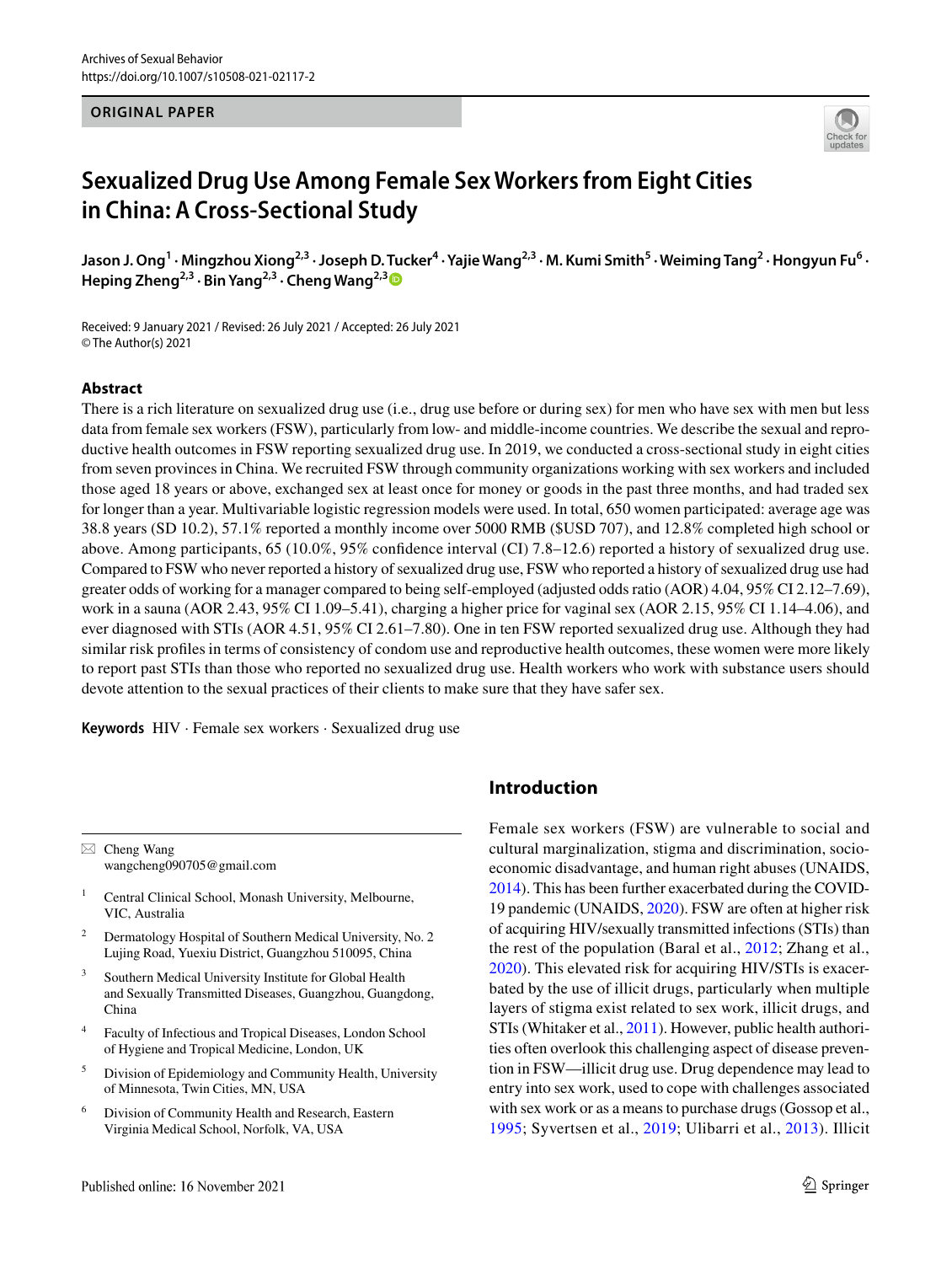drug use among FSW is associated with mental health issues (such as depression), increased frequency of condomless sex, acquisition of HIV/STIs, unintended pregnancy, violence, and coercive sex (Chen et al., [2013;](#page-8-2) Church et al., [2001](#page-8-3); Luchters et al., [2016;](#page-8-4) Pandiyan et al., [2012;](#page-9-6) Semple et al., [2016](#page-9-7)). Additionally, injecting drug use may increase the risk of acquiring HIV and other blood-borne infections (such as hepatitis C) among FSW (Nguyen et al., [2004](#page-9-8); Tran et al., [2005](#page-9-9)).

Although there is some research about recreational drug use before or during sex—referred to here as *sexualized* drug use—in FSW living in low- and middle-income countries (Li et al., [2014](#page-8-5); Loza et al., [2010](#page-8-6); Morris et al., [2011;](#page-9-10) Parry et al., [2009](#page-9-11); Shannon et al., [2008;](#page-9-12) Strathdee et al., [2008](#page-9-13); Syvertsen et al., [2019](#page-9-4)), it is not clear whether FSW who report sexualized drug use may also be at elevated risk for acquiring HIV/STIs; this is in contrast to the rich literature on sexualized drug use for men who have sex with men (Bourne et al., [2018](#page-8-7)). Regarding sexualized drug use among FSW, studies from the US-Mexican border report sexualized drug use among FSW ranged from 14 to 63% (Loza et al., [2010](#page-8-6); Morris et al., [2011;](#page-9-10) Strathdee et al., [2008\)](#page-9-13). A study of 198 survival sex workers in Canada reported that 59% shared drugs with clients in the preceding six months and that sexualized drug use was associated with inconsistent condom use, verbal harassment, physical and/or sexual assault (Shannon et al., [2008\)](#page-9-12). A qualitative study of Kenyan FSW reported how drugs enabled these women to undertake sex work—'sex work was intolerable when sober' (Syvertsen et al., [2019](#page-9-4)). A study from China reported reasons for sexualized drug use related to client request or the opportunity to make more money (Li et al., [2014](#page-8-5)). Another study from drug using commercial sex workers (71% females) living in South Africa reported that drugs were used to enhance the sexual experience and prolong sex and may be associated with inconsistent condom use (Parry et al., [2009](#page-9-11)). Together, these studies highlight the need to understand better how sexualized drug use impacts the health of FSW, especially in contexts (like China) where punitive environments exist for both sex work and drug use, meaning that FSW who engage in sexualized drug use might be at an even greater disadvantage. Drug users and sex workers in China can be detained for up to 15 days. According to the Anti-Drug Law of the People's Republic of China, drug users can be fned up to 2000 RMB (about 300 US dollars), and individuals may be sent to a drug rehabilitation center for up to 2 years. According to the Law of the People's Republic of China on Public Security Administration Penalties, sex workers can be fned up to 5000 RMB (about 750 US dollars) depending on the severity of the case.

The Syndemic Model of Health suggests that there may be a clustering of harmful health behaviors due to synergistic interactions between diseases and their social context (Singer et al., [2017](#page-9-14)). Therefore, FSW reporting sexualized drug use may be more likely to report other harmful health outcomes. Our study aims to contribute to the data of sexualized drug use among FSW in low- and middle-income countries by describing the sociodemographic characteristics, sexual behaviors, and HIV/STI testing behaviors among FSW reporting sexualized drug use. We hypothesized that disaggregating data by sexualized drug use provides valuable insights into their unique health challenges. Specifcally, FSW who reported a history of sexualized drug use would have a diferent risk profle than FSW who reported no sexualized drug use.

## **Method**

#### **Participants**

This cross-sectional study, led by a provincial STI Control Center, was implemented in eight cities (Beijing, Tianjin, Shenzhen, Kunming, Jiaozhou, Yunfu, Xiangyang and Longnan) within seven provinces in China between August 17 and October 17, 2019. We collaborated with eight communitybased organizations (CBOs) in these cities with experience in conducting female sex workers outreach programs (Appendix 1). Eligible participants were aged 18 years or above; exchanged sex (vaginal, oral, and/or anal) at least once for money or goods in the past three months; and willing to participate in the survey by providing verbal inform consent. We restricted the study's analysis to participants who traded sex for more than a year to capture data from more established workers.

#### **Procedure**

The Wenjuanxing platform (Changsha Haoxing Information Technology Co., Ltd., China) was used to create an online survey link that allowed participants to complete the survey by smartphone or computer tablets. The survey was created by the research group and revised by local CBO stakeholders, policymakers, and international HIV/STI experts. Following a pilot study among 50 FSWs, the survey procedures were adjusted to simplify administration and improve survey comprehensibility. The primary outcome of this study was sexualized drug use among FSW.

The outreach workers of the CBOs recruited FSW using convenience sampling from a variety of workplaces of FSWs: hair salons, saunas, bath centers, karaoke bars, dancing hall bars, sidewalk snack vendors, hotels, nightclubs, massage parlors, guesthouses, and public outdoor places. Interested participants clicked on a survey link that assessed their eligibility, and the research system (Wenjuanxing) verified the uniqueness of the mobile phone number to avoid participants giving multiple entries. Phone numbers of participants were not available to the researchers. Each survey was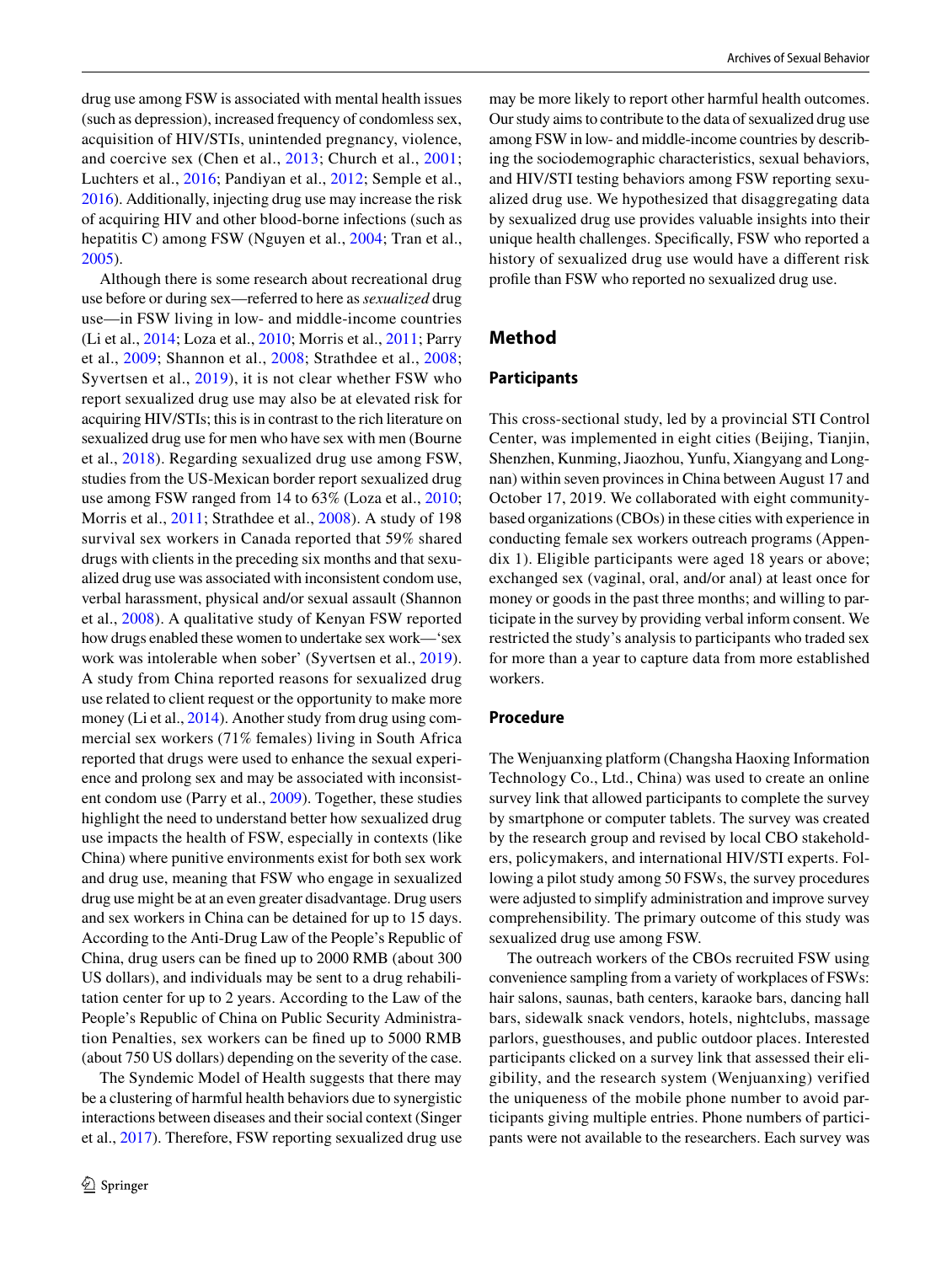self-administered by the eligible participant on their device at the recruitment site; they could ask the CBO worker for help if needed.

#### **Measures**

We asked about sexualized drug use through the question: "Have you ever used the following substances before or during sex" (none, heroin, cocaine, crack, methamphetamine, speedball (heroin plus cocaine), other opioids, solvents/ glue, hallucinogens, marijuana, other). The survey also asked about: (1) sociodemographic characteristics (age, marital status, monthly income, education level, source of sample, household registration, and migration status); (2) Sexual behaviors (employment status for commercial sex, duration of commercial sex, number of clients served in the past month, average amount received for vaginal sex with a client, consistency of condom use with vaginal sex in the past month, condom use at last vaginal sex, consistency of condom use with oral sex in the past month, consistency of condom use with anal sex in the past month, ever had an unintended pregnancy, ever had an abortion and current contraception method); and (3) HIV/STI testing behaviors (ever had an HIV test, result of last HIV test, ever had syphilis test, result of last syphilis test, ever diagnosed with STIs).

## **Statistical Analysis**

Data were downloaded from the Wenjuanxing platform and analyzed using IBM SPSS® version 24.0. Descriptive statistics were used to summarize the characteristics of the study sample.  $\chi^2$  test or Fisher's exact test (for categorical variables), and *t* test or Wilcoxon rank-sum test (for continuous variables) were used to identify statistically signifcant diferences in sexual and reproductive health behaviors and outcomes among diferent groups of FSWs by background characteristics. Multivariable logistic regression models were used to explore the associations between sexualized drug use and sexual behavioral and HIV/STI testing behavioral factors. Based on our literature review, we adjusted for the potential confounders of injecting drug use in the preceding six months (a known risk factor for adverse health outcomes for FSW), age, marital status, migration status, income, and education in each of the models.

# **Results**

## **Sociodemographic Characteristics (Table [1\)](#page-3-0)**

Overall, their average age was 38.8 years (standard deviation (SD) 10.2), a signifcant proportion was married (44.9%), about half reported a monthly income over 5000 RMB (US\$ 707, 57.1%) and a minority completed high school or above (17.4%, Table [1\)](#page-3-0). FSWs were recruited from a variety of venues: foot-washing rooms/hair salons (40.3%), saunas (13.7%), karaoke/dancing hall/bars (15.9%), street (15.1%), and other venues (15.1%). Most reported a rural household registration  $(74.2\%$ , an official record of the person's residential origin), and only a minority were current residents (22.6%).

There were signifcant diferences for sociodemographic variables comparing those who reported a history of sexualized drug use with those who reported no sexualized drug use. Compared to FSW who reported no sexualized drug use, those who reported a history of sexualized drug use were more likely to be younger, married, less monthly income, higher education level, work in a sauna or karaoke bar, have a rural household registration and local residents.

Among 650 participants, 65 (10.0%, 95% CI 7.8–12.6) reported a history of sexualized drug use. Methamphetamine was most commonly used before or during sex (*n*=24), followed by marijuana (*n*=16), hallucinogens (*n*=12), heroin  $(n=10)$ , and cocaine  $(n=8)$ . Another 21 participants also reported other drug use beyond our list. Among these 21 participants, six used Rush, four used cough syrup, three used ecstasy, two used ketamine, and one used funitrazepam, three did not know what drug they took, and two participants did not specify the "other" drug.

### **Sex Work Parameters (Table [2](#page-4-0))**

The majority of FSWs were self-employed (58.0%). A minority of women consistently used condoms with clients in the past month for vaginal sex (42.5%), oral sex (15.5%), and anal sex (3.6%). Most reported an unintended pregnancy (64.6%) or had at least one abortion (66.3%), and only one out of four women were using a long-acting reversible contraceptive (27.6%).

Compared to FSW who reported no sexualized drug use, FSW who reported a history of sexualized drug use were more likely to work for a manager, served fewer clients, received more money for vaginal sex, more likely to have an unintended pregnancy and abortion, and less likely to use long-acting reversible contraception.

## **HIV/STI Testing Behaviors (Table [3\)](#page-5-0)**

The majority of FSW reported ever testing for HIV (93.4%), and 1.9% reported living with HIV. A lower majority reported ever testing for syphilis (84.8%), and 13.7% reported a positive syphilis result with their last test. A minority of FSW (23.9%) reported ever being diagnosed with an STI (including herpes, chlamydia, gonorrhea, warts, and hepatitis). Compared to FSW who reported no sexualized drug use, FSW who reported a history of sexualized drug use were less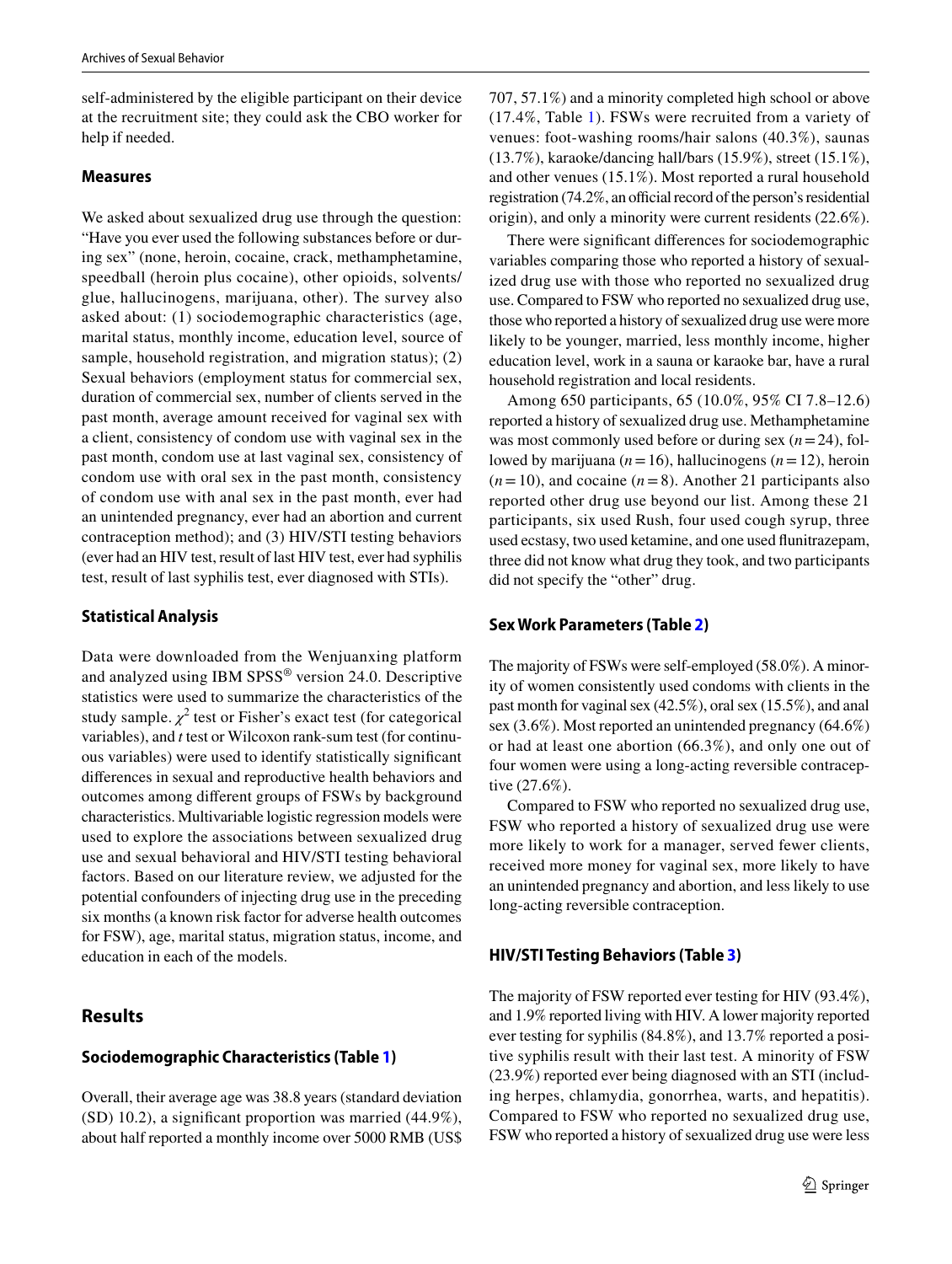<span id="page-3-0"></span>**Table 1** Comparison of the sociodemographic characteristics of female sex workers in China, 2019  $(N=650)$ 

| Characteristics                  | Sexualized drug use<br>$n\left(\%\right)$ | No sexualized<br>drug use<br>$n\left(\%\right)$ | $p$ value | Total<br>$n(\%)$ |
|----------------------------------|-------------------------------------------|-------------------------------------------------|-----------|------------------|
| Total                            | 65(10.0)                                  | 585 (90.0)                                      |           |                  |
| Age (years)                      |                                           |                                                 |           |                  |
| $Mean \pm SD$                    | $33.9 \pm 8.2$                            | $39.3 \pm 10.3$                                 | < .001    | $38.8 \pm 10.2$  |
| Marriage                         |                                           |                                                 | .001      |                  |
| Never married and not cohabiting | 7(10.8)                                   | 57(9.7)                                         |           | 64(9.9)          |
| Never married but cohabiting     | 9(13.9)                                   | 59(10.1)                                        |           | 68 (10.5)        |
| Married                          | 41(63.1)                                  | 251 (42.9)                                      |           | 292 (44.9)       |
| Divorced or widowed              | 8(12.3)                                   | 218 (37.3)                                      |           | 226 (34.8)       |
| Monthly income <sup>a</sup>      |                                           |                                                 | .07       |                  |
| less than 3000 RMB (\$USD 424)   | 6(9.2)                                    | 76(13.0)                                        |           | 82 (12.6)        |
| 3001-5000 RMB (\$USD 425-707)    | 27(41.5)                                  | 170(29.1)                                       |           | 197(30.3)        |
| 5001-8000 RMB (\$USD 708-1131)   | 18(27.7)                                  | 136 (23.3)                                      |           | 154(23.7)        |
| Over 8000 RMB (over \$USD 1131)  | 14(21.5)                                  | 203 (34.7)                                      |           | 217 (33.4)       |
| Education                        |                                           |                                                 | .03       |                  |
| Elementary school or below       | 27(41.5)                                  | 260 (44.4)                                      |           | 287 (44.1)       |
| Junior high school               | 23(35.4)                                  | 257 (43.9)                                      |           | 280(43.1)        |
| High school or above             | 15(23.1)                                  | 68 (11.6)                                       |           | 83 (12.8)        |
| Source of sample                 |                                           |                                                 | .001      |                  |
| Foot-washing room/hair salon     | 18(27.7)                                  | 244 (41.7)                                      |           | 262 (40.3)       |
| Sauna/bath center                | 17(26.2)                                  | 72(12.3)                                        |           | 89 (13.7)        |
| Karaoke/dancing Hall/bar         | 16(24.6)                                  | 87 (14.9)                                       |           | 103(15.9)        |
| Street                           | 3(4.6)                                    | 95 (16.2)                                       |           | 98 (15.1)        |
| Others <sup>b</sup>              | 11(16.9)                                  | 87 (14.9)                                       |           | 98 (15.1)        |
| Household registration           |                                           |                                                 | .89       |                  |
| Rural                            | 48 (73.9)                                 | 434 (74.2)                                      |           | 482 (74.2)       |
| Urban                            | 17(26.2)                                  | 149 (25.5)                                      |           | 166(25.5)        |
| I am not sure                    | 0(0)                                      | 2(0.3)                                          |           | 2(0.3)           |
| Migration status                 |                                           |                                                 | < .001    |                  |
| Local residents                  | 35(53.9)                                  | 112 (19.2)                                      |           | 147(22.6)        |
| Another city of this province    | 18(27.7)                                  | 146(25.0)                                       |           | 164(25.2)        |
| Another province                 | 12(18.5)                                  | 327 (55.9)                                      |           | 339 (52.2)       |

RMB=renminbi or Chinese yuan, 1 RMB=0.14 US dollar; SD=standard deviation; USD=US dollar

a This relates to the overall personal monthly income of the individual and is not restricted to income from commercial sex work. An average worker in China earns approximately \$376 USD per month (Chinese National Bureau of Statistics: National Bureau of Statistics. Personal income and consumer spending in 2019 2020. [http://www.stats.gov.cn/tjsj/zxfb/202001/t20200117\\_1723396.html](http://www.stats.gov.cn/tjsj/zxfb/202001/t20200117_1723396.html). Accessed 22-April-2021)

<sup>b</sup>Others include sidewalk snack vendor/diner, hotel, nightclub, massage parlor, call girl, online advertising

likely to be living with HIV but more likely to be diagnosed with an STI in the past.

# **Discussion**

Table [4](#page-6-0) summarizes the regression analyses of FSW. Compared to FSW who never reported any sexualized drug use, FSW who reported a history of sexualized drug use had greater odds of working for a manager, working in a sauna, received more money for vaginal sex and ever diagnosed with STIs in the past.

This study of 650 FSW from eight Chinese cities reveals that a history of sexualized drug use identifed FSW who had greater associations with adverse sexual and reproductive health outcomes, even after accounting for injecting drug use (a known risk factor for adverse health outcomes in FSW). While much has been published about the associations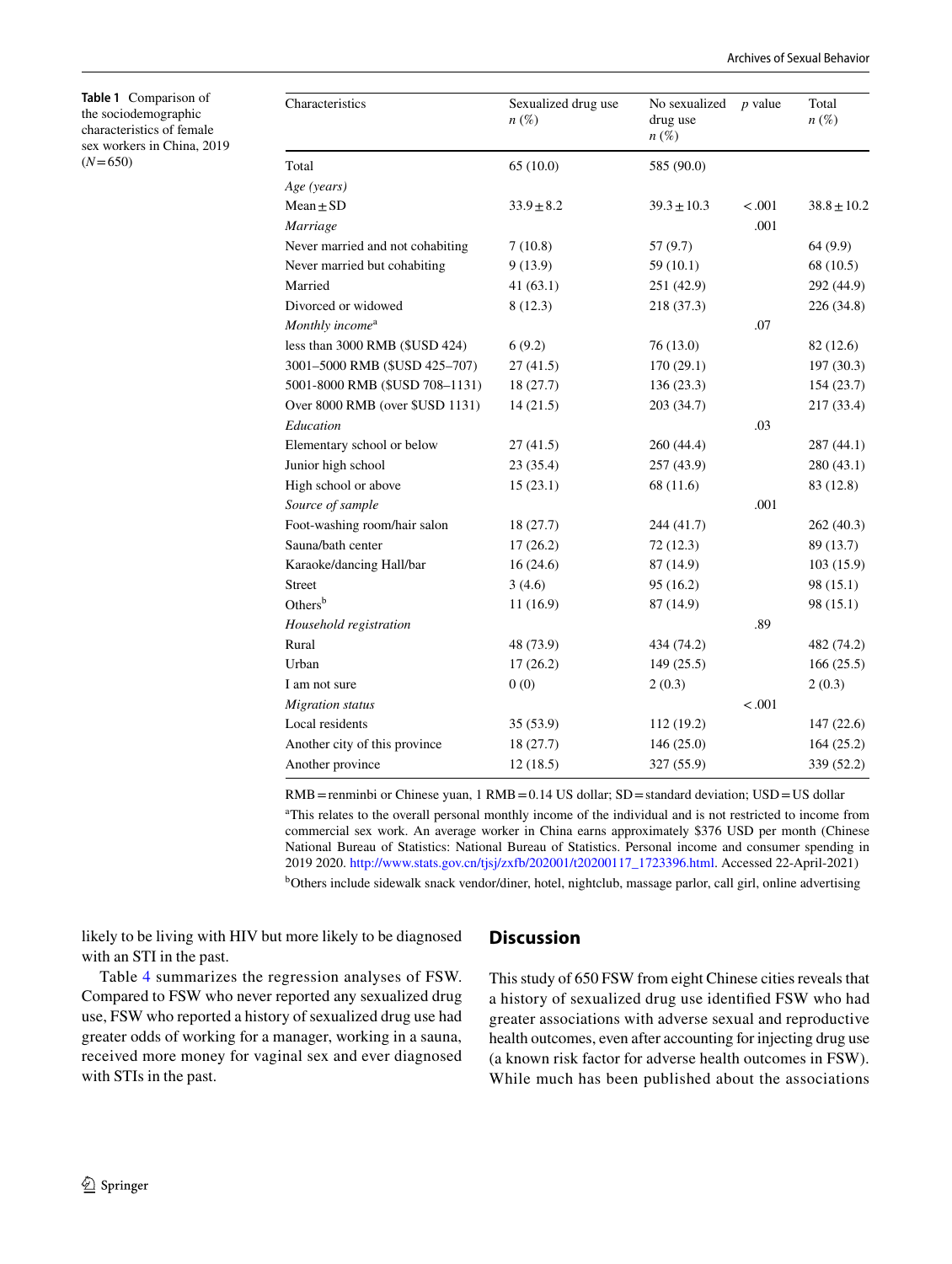#### <span id="page-4-0"></span>**Table 2** Comparison of the sexual behavioral characteristics of female sex workers in China, 2019 (*N*=650)

| Characteristics                                                           | Sexualized drug use<br>$n\left(\%\right)$ | No sexualized<br>drug use<br>$n(\%)$ | $p$ value <sup>a</sup> | Total<br>$n\left(\%\right)$ |
|---------------------------------------------------------------------------|-------------------------------------------|--------------------------------------|------------------------|-----------------------------|
| Total                                                                     | 65(10.0)                                  | 585 (90.0)                           |                        |                             |
| Employment status                                                         |                                           |                                      | $-.001$                |                             |
| Self-employed/freelance FSW                                               | 16(24.6)                                  | 361 (61.7)                           |                        | 377 (58.0)                  |
| Work for a manager                                                        | 48 (73.9)                                 | 216 (36.9)                           |                        | 264 (40.6)                  |
| Other                                                                     | 1(1.5)                                    | 8(1.4)                               |                        | 9(1.4)                      |
| Clients served in the past month                                          |                                           |                                      | .05                    |                             |
| $\leq$ 22 (cutoff is the median)                                          | 37(56.9)                                  | 257 (43.9)                           |                        | 294 (45.2)                  |
| >22                                                                       | 28(43.1)                                  | 328 (56.1)                           |                        | 356 (54.8)                  |
| Average amount received per vaginal sex act (USD)                         |                                           |                                      | $-.001$                |                             |
| $\leq$ 21 (cutoff is median)                                              | 23(35.4)                                  | 353 (60.3)                           |                        | 376 (57.9)                  |
| >21                                                                       | 42(64.6)                                  | 232 (39.7)                           |                        | 274 (42.2)                  |
| Consistency of condom use with vaginal sex in the past month <sup>a</sup> |                                           |                                      | .49                    |                             |
| Not always used                                                           | 40(61.5)                                  | 334 (57.1)                           |                        | 374 (57.5)                  |
| Always used                                                               | 25(38.5)                                  | 251 (42.9)                           |                        | 276 (42.5)                  |
| Consistency of condom use with oral sex in the past month <sup>a</sup>    |                                           |                                      | .10                    |                             |
| Not always used                                                           | 33(94.3)                                  | 306 (83.6)                           |                        | 339 (84.5)                  |
| Always used                                                               | 2(5.7)                                    | 60(16.4)                             |                        | 62(15.5)                    |
| Consistency of condom use with anal sex in the past month <sup>a</sup>    |                                           |                                      | .07                    |                             |
| Not always used                                                           | 5(83.3)                                   | 49 (98.0)                            |                        | 54 (96.4)                   |
| Always used                                                               | 1(16.7)                                   | 1(2.0)                               |                        | 2(3.6)                      |
| Ever had an unintended pregnancy                                          |                                           |                                      | < .001                 |                             |
| None                                                                      | 18(27.7)                                  | 212 (36.2)                           |                        | 230 (35.4)                  |
| 1 time                                                                    | 20(30.8)                                  | 169 (28.9)                           |                        | 189 (29.1)                  |
| $2-3$ times                                                               | 12(18.5)                                  | 173 (29.6)                           |                        | 185 (28.5)                  |
| 4-5 times                                                                 | 11(16.9)                                  | 25(4.3)                              |                        | 36(5.5)                     |
| Over 5 times                                                              | 4(6.2)                                    | 6(1.0)                               |                        | 10(1.5)                     |
| Ever had abortion                                                         |                                           |                                      | < .001                 |                             |
| None                                                                      | 16(24.6)                                  | 203 (34.7)                           |                        | 219 (33.7)                  |
| 1 time                                                                    | 17(26.2)                                  | 190(32.5)                            |                        | 207 (31.9)                  |
| $2-3$ times                                                               | 17(26.2)                                  | 170 (29.1)                           |                        | 187 (28.8)                  |
| 4-5 times                                                                 | 13(20.0)                                  | 16(2.7)                              |                        | 29(4.5)                     |
| Over 5 times                                                              | 2(3.1)                                    | 6(1.0)                               |                        | 8(1.2)                      |
| Current contraception method                                              |                                           |                                      |                        |                             |
| Male condom                                                               | 46 (73.0)                                 | 425 (75.0)                           | .74                    | 471 (74.8)                  |
| Female condom                                                             | 18(27.7)                                  | 97(16.6)                             | .03                    | 115(18.3)                   |
| Oral contraceptive                                                        | 19(30.2)                                  | 142 (25.0)                           | $.38\,$                | 161 (25.6)                  |
| IUD/injectables/patches                                                   | 7(11.1)                                   | 167(29.5)                            | < .01                  | 174 (27.6)                  |
| Spermicide                                                                | 0(0)                                      | 45(7.9)                              | .01                    | 45(7.1)                     |
| Traditional methods (e.g., safety period calculation, herbal tea)         | 3(4.8)                                    | 21(3.7)                              | .68                    | 24(3.8)                     |

IUD=intrauterine device; USD=US dollar

a Denominators are those who reported vaginal sex, oral sex, and anal sex in the last month

between injecting drug use and adverse sexual and reproductive health outcomes (Cepeda et al., [2015](#page-8-8); Hail-Jares et al., [2016;](#page-8-9) Lau et al., [2012](#page-8-10); Lau et al., [2007](#page-8-11); Le et al., [2016;](#page-8-12) Li et al., [2014;](#page-8-5) Liao et al., [2016](#page-8-13); McDougal et al., [2013](#page-9-15); Medhi et al., [2012](#page-9-16); Odinokova et al., [2014](#page-9-17); Yao et al., [2012](#page-9-18); Zhang et al., [2014](#page-9-19)), our study provides data on sexualized drug use (independent of injecting drug use) among FSW.

The self-report of sexualized drug use among FSW compounded their risks for sexual and reproductive health outcomes compared to their non-drug using peers. It is already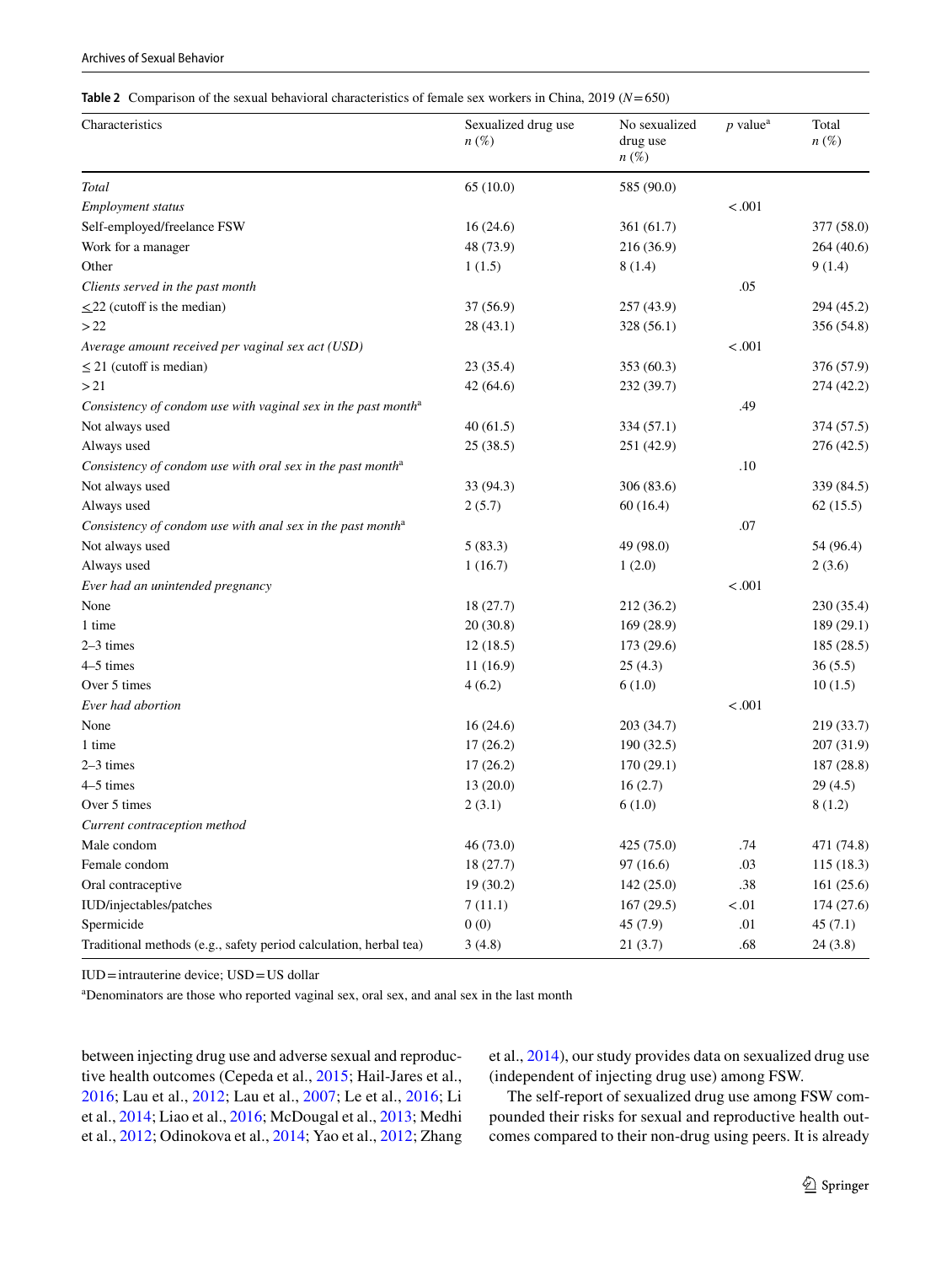<span id="page-5-0"></span>**Table 3** Comparison of the HIV/STI testing behaviors of female sex workers in China, 2019 (*N*=650)

| Characteristics                       | Sexualized drug use<br>$n\left(\%\right)$ | No sexualized<br>drug use<br>$n\left(\%\right)$ | $p$ value | Total<br>$n\left(\%\right)$ |
|---------------------------------------|-------------------------------------------|-------------------------------------------------|-----------|-----------------------------|
| Total                                 | 65(10.0)                                  | 585 (90.0)                                      |           |                             |
| Ever had an HIV test                  |                                           |                                                 | .16       |                             |
| Yes                                   | 58 (89.2)                                 | 549 (93.9)                                      |           | 607(93.4)                   |
| No                                    | 7(10.8)                                   | 36(6.2)                                         |           | 43 (6.6)                    |
| Result of last HIV test <sup>a</sup>  |                                           |                                                 | .03       |                             |
| Positive                              | 0(0.0)                                    | 12(2.1)                                         |           | 12(1.9)                     |
| Negative<br>56 (86.2)                 |                                           | 535 (91.5)                                      |           | 591 (90.9)                  |
| Indeterminate                         | 1(1.5)                                    | 0(0)                                            |           | 1(0.2)                      |
| I don't know                          | 1(1.5)                                    | 2(0.3)                                          |           | 3(0.5)                      |
| Ever had syphilis test                |                                           |                                                 | .69       |                             |
| Yes                                   | 54(83.1)                                  | 497 (85.0)                                      |           | 551 (84.8)                  |
| No                                    | 11(16.9)                                  | 88 (15.0)                                       |           | 99 (15.2)                   |
| Result of last syphilis test          |                                           | .41                                             |           |                             |
| Positive                              | 5(7.7)                                    | 84 (14.4)                                       |           | 89 (13.7)                   |
| Negative                              | 48 (73.9)                                 |                                                 |           | 453 (69.7)                  |
| Indeterminate                         | 0(0)                                      |                                                 |           | 4(0.6)                      |
| I don't know                          | 1(1.5)                                    | 4(0.7)                                          |           | 5(0.8)                      |
| Ever diagnosed with STIs <sup>b</sup> |                                           |                                                 | $-.001$   |                             |
| Yes                                   | 35(53.9)                                  | 120(20.5)                                       |           | 155(23.9)                   |
| No                                    | 30(46.2)                                  | 465 (79.5)                                      |           | 495 (76.2)                  |
|                                       |                                           |                                                 |           |                             |

a Denominator here is diferent due to missing data

b Includes herpes, chlamydia, gonorrhea, warts, hepatitis

STI=sexually transmitted infection

established that injecting drug use among FSW is associated with increased risks of STIs (Cepeda et al., [2015;](#page-8-8) Hail-Jares et al., [2016;](#page-8-9) Li et al., [2014](#page-8-5); Liao et al., [2016](#page-8-13); Medhi et al., [2012](#page-9-16); Yao et al., [2012](#page-9-18)), HIV (Le et al., [2016](#page-8-12); Li et al., [2014](#page-8-5); Yao et al., [2012\)](#page-9-18), higher unintended pregnancy rates (Li et al., [2014](#page-8-5)), reproductive morbidity (McDougal et al., [2013\)](#page-9-15), less consistent condom use (Lau et al., [2007,](#page-8-11) [2012](#page-8-10); Li et al., [2014](#page-8-5)), violence (McDougal et al., [2013;](#page-9-15) Odinokova et al., [2014](#page-9-17); Zhang et al., [2014\)](#page-9-19), and mental health problems (Zhang et al., [2014](#page-9-19)). We add to this literature by demonstrating a history of sexualized drug use is also associated with adverse sexual and reproductive health outcomes. Our disaggregated data of FSW reporting sexualized drug use uncovered signifcant diferences in sociodemographic characteristics, sexual behaviors, and HIV/STI testing behaviors compared with their non-drug using peers. This emphasizes the need to measure sexualized drug use among FSW as an additional risk factor for adverse health outcomes and thus direct additional resources to them such as empowerment-based harm reduction programs (Hawk et al., [2017\)](#page-8-14) or strength-based interventions (Surratt et al., [2014](#page-9-20)). In China, methadone maintenance clinics, needle exchange programs, drug use counseling, and voluntary drug rehabilitation centers are available in major cities.

We also found that compared to FSW who never reported any sexualized drug use, FSW who reported a history of sexualized drug use had greater odds of working for a manager, working in a sauna, and received more money for vaginal sex. There are complex reasons for sexualized drug use, which could pull or push FSW into using drugs. For instance, a study from Chinese FSW found that client request and monetary incentives were reasons for drug use with clients (Li et al., [2014](#page-8-5)). This is similar to experiences of FSW from other countries where FSW earned money to sustain their drug habit (Syvertsen et al., [2014](#page-9-21)) or directly exchange sex for crack (cocaine) (Duff et al.,  $2013$ ). It is possible that working for a manager or working in a sauna may facilitate the use of sexualized drug use but as this was a cross-sectional study, we were unable to determine the direction of causality. Further qualitative research will be needed to understand this association with the greater likelihood of sexualized drug use.

The main strength of our study is acquiring data from a large number of FSW working in diverse locations, with varying durations of time working in the sex industry. Our data, disaggregated by sexualized drug use, are a unique contribution to the current literature on FSW and highlight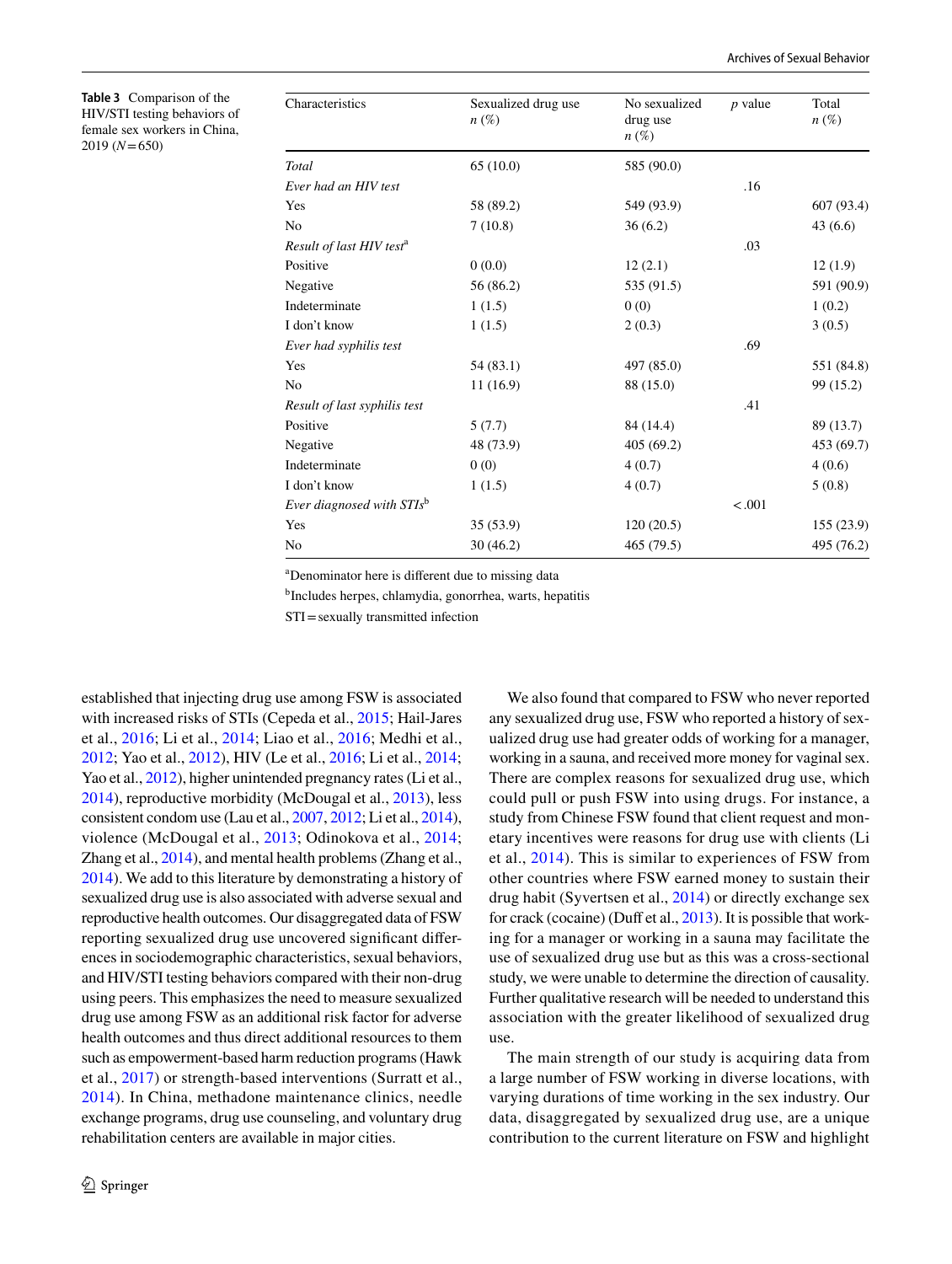<span id="page-6-0"></span>**Table 4** Factors related to sexualized drug use among female sex workers in China, 2019 (*N*=650)

| Variables                           | Sexualized drug use<br>$p$ value<br>Crude OR<br>$(95\% \text{ CI})$ |         | Sexualized drug use<br>Adjusted OR <sup>a</sup><br>$(95\% \text{ CI})$ | $p$ value |
|-------------------------------------|---------------------------------------------------------------------|---------|------------------------------------------------------------------------|-----------|
|                                     | Employment status for commercial sex work                           |         |                                                                        |           |
| Self-employed                       | Ref                                                                 |         | Ref                                                                    |           |
| For a manager                       | $-.001$<br>$5.01(2.78-9.05)$                                        |         | $4.04(2.12 - 7.69)$                                                    | $-.001$   |
| Source of work                      |                                                                     |         |                                                                        |           |
| Foot-washing room/<br>hair salon    | Ref                                                                 |         | Ref                                                                    |           |
| Sauna                               | $3.20(1.57 - 6.53)$                                                 | .001    | $2.43(1.09 - 5.41)$                                                    | .030      |
| Karaoke/bar                         | $2.49(1.22 - 5.10)$                                                 | .012    | $1.79(0.82 - 3.90)$                                                    | .141      |
| <b>Street</b>                       | $0.42(0.12 - 1.49)$                                                 | .182    | $0.41(0.12 - 1.43)$                                                    | .162      |
| Other                               | $1.71(0.78 - 3.77)$<br>.181                                         |         | $1.55(0.69 - 3.50)$                                                    | .289      |
| Average price for vaginal sex (USD) |                                                                     |         |                                                                        |           |
| $\leq 21$                           | Ref                                                                 |         | Ref                                                                    |           |
| > 21                                | $2.78(1.63 - 4.74)$                                                 | $-.001$ | $2.15(1.14 - 4.06)$                                                    | .018      |
|                                     | Current long-acting reversible contraception                        |         |                                                                        |           |
| N <sub>0</sub>                      | Ref                                                                 |         | Ref                                                                    |           |
| Yes                                 | $0.30(0.14 - 0.68)$                                                 | $-.001$ | $0.49(0.21 - 1.15)$                                                    | .100      |
| Ever diagnosed with STIs            |                                                                     |         |                                                                        |           |
| N <sub>0</sub>                      | Ref                                                                 |         |                                                                        |           |
| Yes                                 | $4.52(2.67 - 7.66)$                                                 | $-.001$ | $4.51(2.61 - 7.80)$                                                    | $-.001$   |

OR=odds ratio; Ref=Reference level; USD=United States Dollar; 95% CI=95% confdence interval <sup>a</sup>Adjusted for each variable in the table, as well as injecting drug use, age, marital status, migration status, income, and education

the unique challenges faced by a distinct group of sexualized drug-using FSW. Our fndings should be read in light of several limitations. Although we attempted to recruit a representative sample of FSW working in diverse settings, this was not a random sample. There is a risk of social desirability bias as we relied on self-report of drug use, consistent with other studies regarding drug use. We tried to mitigate this bias by the anonymous nature of the survey. Our survey question related to drug use during or before sex was not specifc for sexualized drug use during commercial sex, nor was it able to determine the pattern of use (e.g., only at the entry into sex work or throughout). Therefore, our fndings of the association with adverse health outcomes related to women reporting ever experiencing sexualized drug use (regardless of whether this was in the context of commercial sex work or not, and the pattern of sexualized drug use). We did not include questions regarding alcohol use before or during sex, which may also increase the risk of HIV/STIs in FSW (Wang et al., [2010\)](#page-9-22). Given the brief nature of the survey, we did not ask about how drug use afected women's lives, and we could not distinguish between non-problematic and problematic drug use. More research is needed to explore the drug-related

harms of sexualized drug use for FSW. We did not diferentiate between the experiences of FSW who received money from those who received goods for delivering sexual health services. Finally, we did not include males or transgender sex workers who may have an even higher risk for HIV/STIs. This will be the subject of future research.

#### **Conclusion**

Our study highlights the sexual and reproductive health needs of FSW with a history of sexualized drug use. Similar to guidelines regarding sexualized drug use among MSM (Clutterbuck et al., [2018](#page-8-16)), we recommend additional supports for FSW who report sexualized drug use to mitigate the associations with other adverse sexual and reproductive health outcomes. Additional supports may include greater access to drug counseling, methadone maintenance programs, needle exchange programs, drug rehabilitation services, and compassionate care by health care providers. Similarly, health workers who work with substance users should devote some attention to the sexual practices of their clients to make sure that they have safer sex.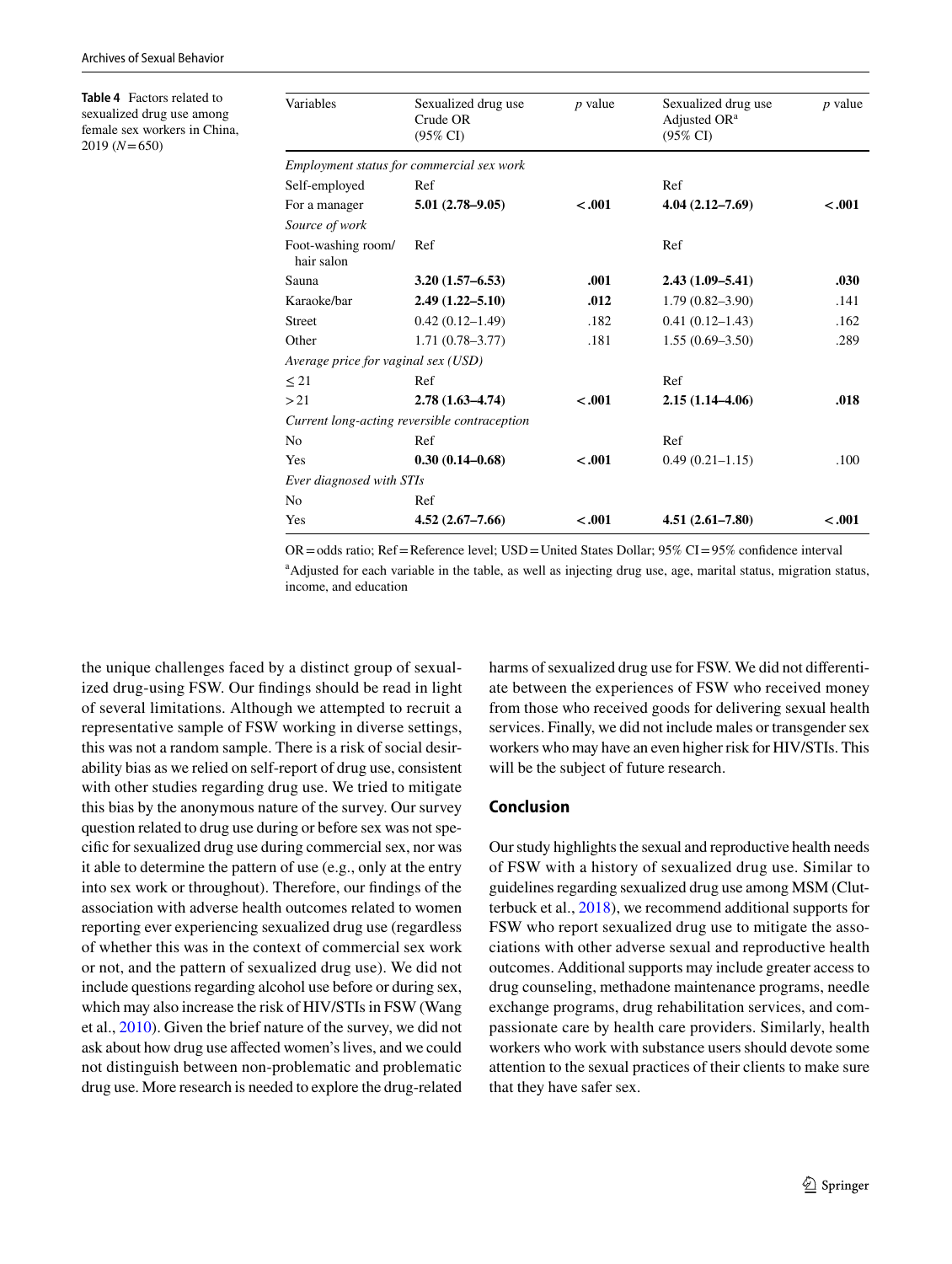# **Appendix 1**

| Name of institution                                                       | Number of<br>FSW served<br>in 2018 | Official<br>coopera-<br>tion with<br>Govern-<br>ment/<br>CDC/<br>Hospital | Primary services provided<br>to FSW                                                                                                                                                       | City      | Region of<br>China | Population<br>of the city    | GPD per<br>capita (USD) | Type of<br>city | Ethnic breakdown                                                                             |
|---------------------------------------------------------------------------|------------------------------------|---------------------------------------------------------------------------|-------------------------------------------------------------------------------------------------------------------------------------------------------------------------------------------|-----------|--------------------|------------------------------|-------------------------|-----------------|----------------------------------------------------------------------------------------------|
| <b>Beijing Firefly</b><br>Women Group                                     | 700                                | Yes                                                                       | 1. HIV/STD test and treat-<br>ment promotion<br>2. High-risk sex behavior<br>intervention                                                                                                 | Beijing   | Northern           | 21.54 mil-<br>lion           | 24k                     | 1st tier        | Han (95.69%), Man-<br>chu, Hui, Mongo-<br>lian, Korean, etc.<br>56 ethnics                   |
| Tianjin Sunflower<br>Migrant Women<br>Service Center                      | 3000                               | Yes                                                                       | 1. Training skills on repro-<br>ductive health and HIV/<br>STD prevention<br>2. Provide HIV/STD testing<br>3. Provide HIV/syphilis<br>self-test kit                                       | Tianjin   | Northern           | 15.62 mil-<br>lion           | 17k                     | 1st tier        | Han (97%), Hui<br>$(2\%)$ , Manchu<br>$(0.6\%)$ , Mongo-<br>lian, Korean, etc.<br>52 ethnics |
| Xiangyang Ziwei<br>Garden Health<br><b>Consulting Studio</b>              | 1200                               | Yes                                                                       | 1. Training skills on repro-<br>ductive health and HIV/<br>STD prevention<br>2. Provide HIV/STD testing<br>3. Provide HIV/syphilis<br>self-test kit<br>4. Community empower-<br>ment      | Xiangyang | Central South      | $6.05$ million 11 k          |                         | 3rd tier        | Han (99.6%), Hui<br>$(0.4\%)$                                                                |
| Shenzhen Hongci<br><b>Women Care</b><br>Service Center                    | 5000                               | Yes                                                                       | 1. Training skills on repro-<br>ductive health and HIV/<br>STD prevention<br>2. Provide HIV/STD testing<br>3. STD linkage to care                                                         | Shenzhen  | Southern           | 13.44 mil-<br>lion           | 29.5 k                  | 1st tier        | Han, Zhuang, Tujia,<br>Miao, Dong, etc.<br>56 ethnics (7.8%)                                 |
| Yunfu Zhongyue<br>AIDS Care Res-<br>cue Center                            | 600                                | Yes                                                                       | 1. High-risk sex behavior<br>intervention<br>2. Provide psychological<br>support<br>3. HIV/syphilis/NG consult-<br>ing and test                                                           | Yunfu     | Southern           | 2.55 million $4.7k$          |                         | 4th tier        | 99.6% Han, with<br>0.4% minority<br>ethnicity                                                |
| Kunming Parallel<br>Sexual Health<br>Support and<br>Development<br>Center | 1200                               | Yes                                                                       | High-risk sex behavior<br>intervention<br>2. Provide HIV/STD testing                                                                                                                      | Kunming   | Southwest          | 6.95 million 10.6 k          |                         | 2nd tier        | Han $(86.16\%)$ ,<br>minority ethnics<br>$(13.84\%)$                                         |
| Longnan Longjiang<br><b>Support Group</b>                                 | 1940                               | Yes                                                                       | 1. Provide a platform for<br>FSW to get HIV/syphilis/<br><b>HCV</b> test                                                                                                                  | Longnan   | Northwest          | 2.64 million $2.2 \text{ k}$ |                         | 5th tier        | Han (97.69%),<br>minority ethnics<br>$(2.31\%)$                                              |
| Jiaozhou Love<br><b>Health Service</b><br>Center                          | 2000                               | Yes                                                                       | 1. High-risk sex behavior<br>intervention<br>2. Gynecological examina-<br>tion<br>3. Provide HIV/STD testing<br>4. Training skills on repro-<br>ductive health and HIV/<br>STD prevention | Jiaozhou  | Eastern            | $0.91$ million 18 k          |                         | 4th tier        | Han (99.3%), minor-<br>ity ethnics $(0.7\%)$                                                 |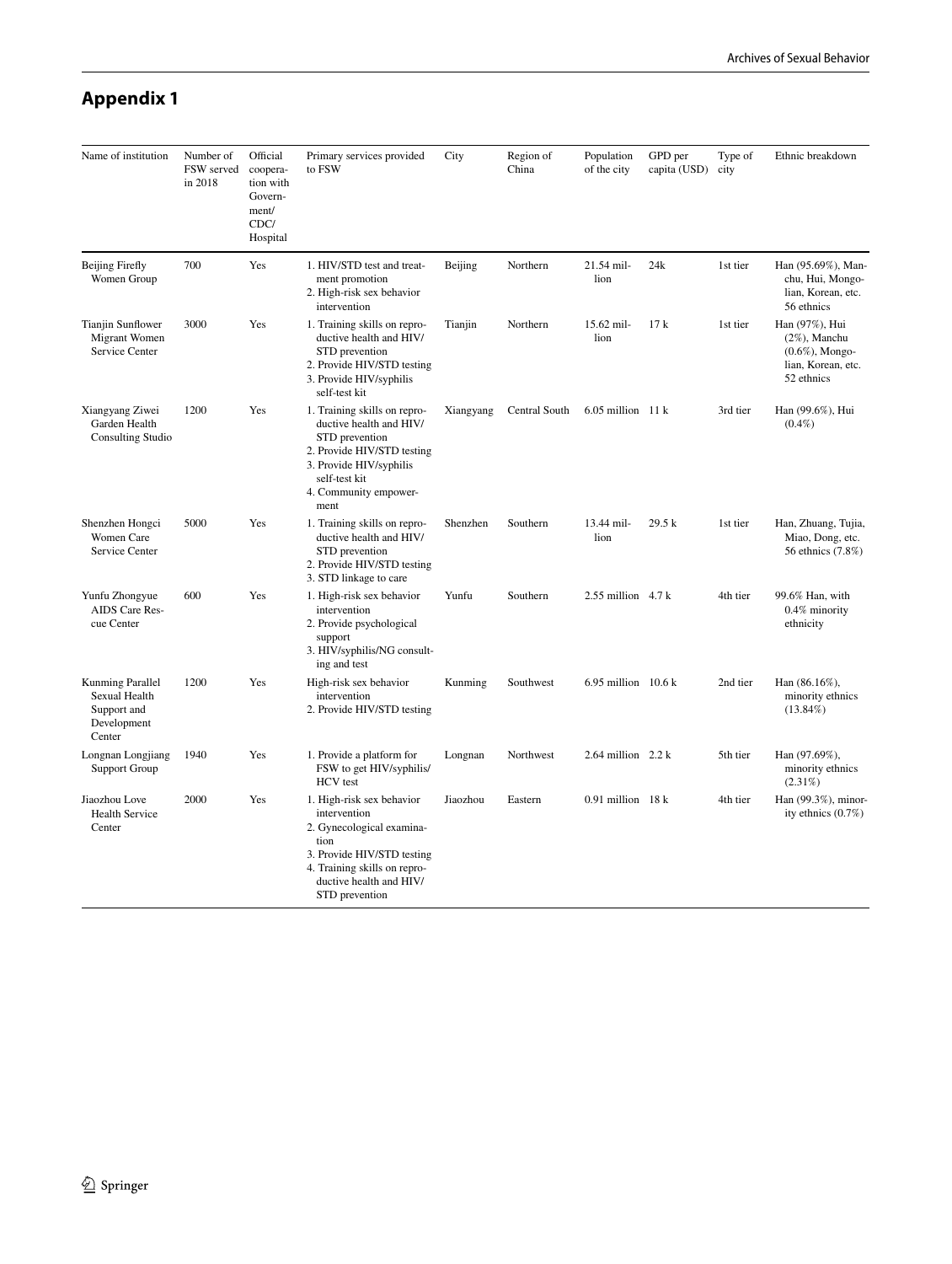**Acknowledgements** We acknowledge the time and contribution of all study participants.

**Authors' contribution** Jason J. Ong and Mingzhou Xiong are equal frst authors. CW designed the project. CW, MX, YW, WT, HZ, and BY conducted the study. JJO, JDT, MS, and HF provided technical and modeling advice throughout the project and critically revised the manuscript. All authors participated in the interpretation of results and critically revised the manuscript. All authors reviewed the manuscript and approved the fnal version.

**Funding** This study has been funded by the Dermatology Hospital of Southern Medical University (2019017). JJO is funded by an Australian National Health and Medical Research Council Fellowship (GNT1104781).

**Availability of data and materials** All data generated or analyzed during this study are included in this published article. Additional information may be requested from the corresponding author.

#### **Declarations**

**Conflict of interest** All authors declare no competing interests.

**Ethical Approval** This study was approved by the Dermatology Hospital of Southern Medical University (2019017).

**Informed consent** Verbal informed consent was obtained from all the participants who agreed to participate in this study.

**Open Access** This article is licensed under a Creative Commons Attribution 4.0 International License, which permits use, sharing, adaptation, distribution and reproduction in any medium or format, as long as you give appropriate credit to the original author(s) and the source, provide a link to the Creative Commons licence, and indicate if changes were made. The images or other third party material in this article are included in the article's Creative Commons licence, unless indicated otherwise in a credit line to the material. If material is not included in the article's Creative Commons licence and your intended use is not permitted by statutory regulation or exceeds the permitted use, you will need to obtain permission directly from the copyright holder. To view a copy of this licence, visit [http://creativecommons.org/licenses/by/4.0/.](http://creativecommons.org/licenses/by/4.0/)

# **References**

- <span id="page-8-0"></span>Baral, S., Beyrer, C., Muessig, K., Poteat, T., Wirtz, A. L., Decker, M. R., Decker, M. R., & Kerrigan, D. (2012). Burden of HIV among female sex workers in low-income and middle-income countries: A systematic review and meta-analysis. *The Lancet Infectious Diseases, 12*(7), 538–549. [https://doi.org/10.1016/S1473-3099\(12\)70066-X](https://doi.org/10.1016/S1473-3099(12)70066-X)
- <span id="page-8-7"></span>Bourne, A., Ong, J., & Pakianathan, M. (2018). Sharing solutions for a reasoned and evidence-based response: Chemsex/party and play among gay and bisexual men. *Sexual Health, 15*(2), 99–101. <https://doi.org/10.1071/SH18023>
- <span id="page-8-8"></span>Cepeda, A., Nowotny, K. M., & Valdez, A. (2015). Injecting drug use among mexican female sex workers on the US-Mexico border. *Journal of Ethnicity in Substance Abuse, 14*(4), 351–363. [https://](https://doi.org/10.1080/15332640.2014.991467) [doi.org/10.1080/15332640.2014.991467](https://doi.org/10.1080/15332640.2014.991467)
- <span id="page-8-2"></span>Chen, Y., Li, X., Shen, Z., Zhou, Y., & Tang, Z. (2013). Alcohol and sexual risk: An event-level analysis in commercial sex setting.

*Addictive Behaviors, 38*(12), 2888–2892. [https://doi.org/10.1016/j.](https://doi.org/10.1016/j.addbeh.2013.08.019) [addbeh.2013.08.019](https://doi.org/10.1016/j.addbeh.2013.08.019)

- <span id="page-8-3"></span>Church, S., Henderson, M., Barnard, M., & Hart, G. (2001). Violence by clients towards female prostitutes in diferent work settings: Questionnaire survey. *BMJ, 322*(7285), 524–525. [https://doi.org/](https://doi.org/10.1136/bmj.322.7285.524) [10.1136/bmj.322.7285.524](https://doi.org/10.1136/bmj.322.7285.524)
- <span id="page-8-16"></span>Clutterbuck, D., Asboe, D., Barber, T., Emerson, C., Field, N., Gibson, S., Gibson, S., & Sullivan, A. (2018). 2016 United Kingdom national guideline on the sexual health care of men who have sex with men. *International Journal of STD and AIDS*. [https://doi.org/](https://doi.org/10.1177/0956462417746897) [10.1177/0956462417746897](https://doi.org/10.1177/0956462417746897)
- <span id="page-8-15"></span>Duf, P., Tyndall, M., Buxton, J., Zhang, R., Kerr, T., & Shannon, K. (2013). Sex-for-Crack exchanges: Associations with risky sexual and drug use niches in an urban Canadian city. *Harm Reduction Journal, 10*, 29.<https://doi.org/10.1186/1477-7517-10-29>
- <span id="page-8-1"></span>Gossop, M., Powis, B., Grifths, P., & Strang, J. (1995). Female prostitutes in south London: Use of heroin, cocaine and alcohol, and their relationship to health risk behaviours. *AIDS Care, 7*(3), 253–260. <https://doi.org/10.1080/09540129550126498>
- <span id="page-8-9"></span>Hail-Jares, K., Choi, S., Duo, L., Luo, Z., & Huang, Z. J. (2016). Occupational and demographic factors associated with drug use among female sex workers at the China-Myanmar border. *Drug and Alcohol Dependence, 161*, 42–49. [https://doi.org/10.1016/j.drugalcdep.](https://doi.org/10.1016/j.drugalcdep.2016.01.026) [2016.01.026](https://doi.org/10.1016/j.drugalcdep.2016.01.026)
- <span id="page-8-14"></span>Hawk, M., Coulter, R. W. S., Egan, J. E., Fisk, S., Reuel Friedman, M., Tula, M., & Kinsky, S. (2017). Harm reduction principles for healthcare settings. *Harm Reduction Journal, 14*(1), 70. [https://](https://doi.org/10.1186/s12954-017-0196-4) [doi.org/10.1186/s12954-017-0196-4](https://doi.org/10.1186/s12954-017-0196-4)
- <span id="page-8-10"></span>Lau, J. T., Gu, J., Tsui, H. Y., Chen, H., Holroyd, E., Wang, R., & Hu, X. (2012). Prevalence and associated factors of condom use during commercial sex by female sex workers who were or were not injecting drug users in China. *Sexual Health, 9*(4), 368–376. [https://doi.](https://doi.org/10.1071/SH11108) [org/10.1071/SH11108](https://doi.org/10.1071/SH11108)
- <span id="page-8-11"></span>Lau, J. T., Zhang, J., Zhang, L., Wang, N., Cheng, F., Zhang, Y., Zhang, Y., & Lan, Y. (2007). Comparing prevalence of condom use among 15,379 female sex workers injecting or not injecting drugs in China. *Sexually Transmitted Diseases, 34*(11), 908–916. [https://](https://doi.org/10.1097/OLQ.0b013e3180e904b4) [doi.org/10.1097/OLQ.0b013e3180e904b4](https://doi.org/10.1097/OLQ.0b013e3180e904b4)
- <span id="page-8-12"></span>Le, T. T., Nguyen, Q. C., Tran, H. T., Schwandt, M., & Lim, H. J. (2016). Correlates of HIV infection among street-based and venue-based sex workers in Vietnam. *International Journal of STD and AIDS, 27*(12), 1093–1103.<https://doi.org/10.1177/0956462415608556>
- <span id="page-8-5"></span>Li, Z., Li, D., Jiang, Z., Liu, H., & Wang, N. (2014). [A study on syphilis and HSV-2 infection and related behaviors among female sex workers who take new types of drugs in Jiaozhou city]. *Zhonghua Yu Fang Yi Xue Za Zhi, 48*(10), 857–861. Retrieved from [https://](https://www.ncbi.nlm.nih.gov/pubmed/25573122) [www.ncbi.nlm.nih.gov/pubmed/25573122](https://www.ncbi.nlm.nih.gov/pubmed/25573122)
- <span id="page-8-13"></span>Liao, M., Su, S., Yan, K., Zhu, X., Huang, P., Li, J., Li, J., & Zhao, J. (2016). Dual epidemics of drug use and syphilis among Chinese female sex workers: Results of eight consecutive cross-sectional surveys from 2006 to 2013 in Qingdao, China. *AIDS and Behavior, 20*(3), 655–666.<https://doi.org/10.1007/s10461-015-1229-1>
- <span id="page-8-6"></span>Loza, O., Patterson, T. L., Rusch, M., Martinez, G. A., Lozada, R., Staines-Orozco, H., Staines-Orozco, H., & Proyecto Mujer, S. (2010). Drug-related behaviors independently associated with syphilis infection among female sex workers in two Mexico-US border cities. *Addiction, 105*(8), 1448–1456. [https://doi.org/10.](https://doi.org/10.1111/j.1360-0443.2010.02985.x) [1111/j.1360-0443.2010.02985.x](https://doi.org/10.1111/j.1360-0443.2010.02985.x)
- <span id="page-8-4"></span>Luchters, S., Bosire, W., Feng, A., Richter, M. L., King'ola, N., Ampt, F., Ampt, F., & Chersich, M. F. (2016). "A baby was an added burden": Predictors and consequences of unintended pregnancies for female sex workers in Mombasa, Kenya: A mixed-methods study. *PLoS ONE, 11*(9), e0162871. [https://doi.org/10.1371/journ](https://doi.org/10.1371/journal.pone.0162871) [al.pone.0162871](https://doi.org/10.1371/journal.pone.0162871)